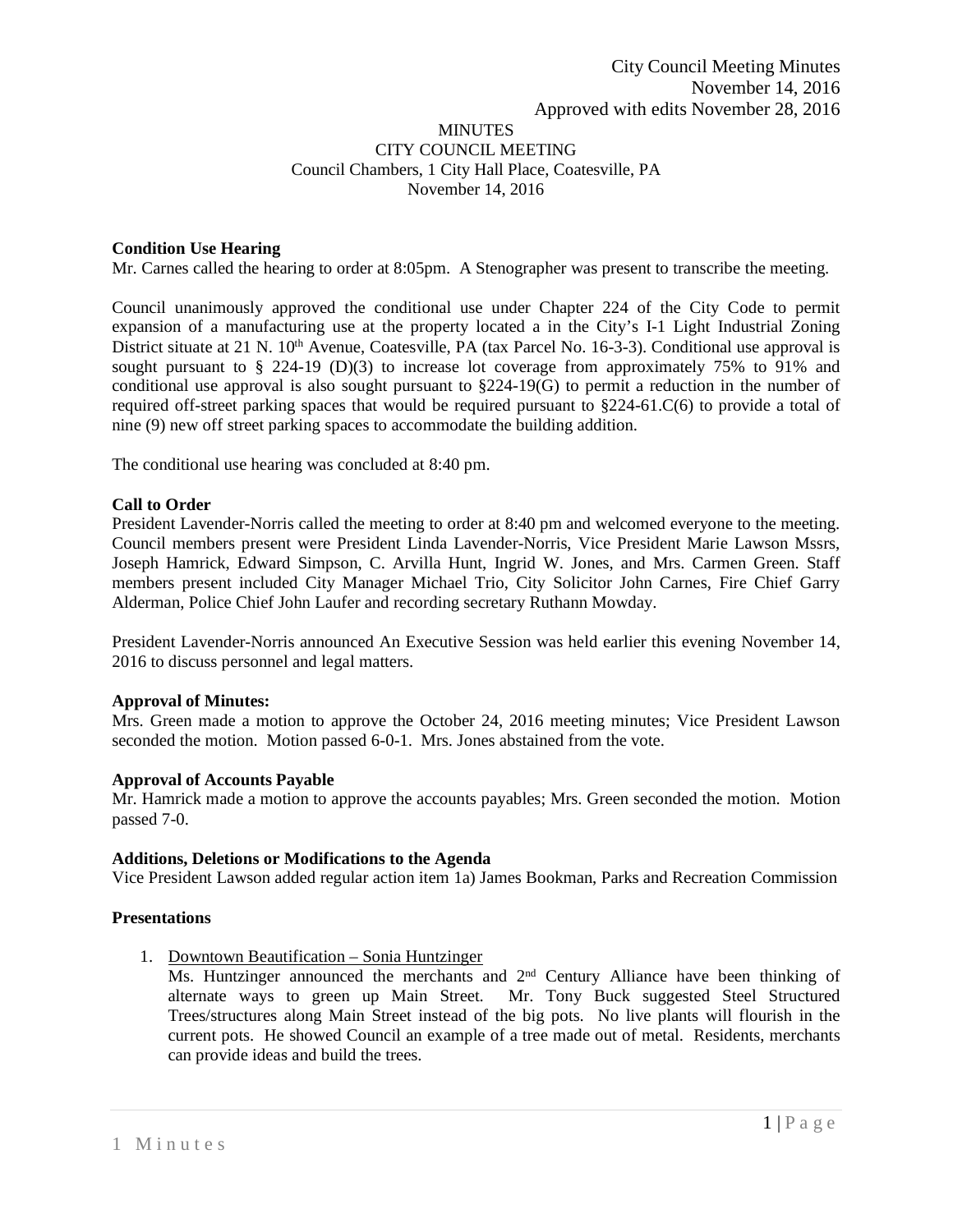Council unanimously voted to proceed with the Downtown Beautification project of steel structured trees along Main Street in place of the pots.

2. "Shop with a Cop" – Sergeant Rodger Ollis

Sergeant Ollis announced this the  $13<sup>th</sup>$  year for "Shop with a Cop". He provided each council member with one waiver for a child in their ward. Children ages  $7 - 12$  are nominated by their elementary school principals and guidance counselors in the Coatesville Area School District, or by a youth serving program in Coatesville. They may be going through a tough time in their life, or they may stand out for doing something positive.

# 3. Kaboom Playground Video

Vice President Lawson played a video of the 2016 KaBoom ! Playground build in Patton Park. [\(https://www.youtube.com/watch?v=vdGiWKy\\_yYI](https://www.youtube.com/watch?v=vdGiWKy_yYI) )

4. Natural Land Trust – Oliver Bass

Mr. Bass explained the Natural Lands Trust assembled a list of action items that can bring positive change and respect fiscal limitations. The action items are as follows:

- a. Work with Natural Land Trust to appoint a AD Hoc Parks, Recreation and Conservation Advisory Committee that meets the requirements of the DCNR Peer grant. – No City funding required
- b. Seed Peer professional grant from PA Department of Conservation and Natural Resources (DCNR). Within the 2017 budget process, determine means for \$1,000 match
- c. Dedicate 4 to 6 hours per week, from Public works staff, to support park and recreation initiatives. – No additional funding beyond the current budget for the public works position.
- d. Approve the City membership in the PA Recreation and Parks Society (PRPS) and the PA Urban Parks and recreation Alliance. Within the 2017 budget process determine a means for funding \$300 fee.
- e. Establish a Friends of Patton Park, with volunteer training provide by Natural Lands Trust
- f. Authorize Natural Lands Trust to investigate funding opportunities, for a master plan and subsequent rehabilitation of Palmer Park
- Mr. Bass asked for Council to approve the action items as described.

### **Citizens' Hearings –** *Regular Action Items Only* **(3 Minutes)**

There were no citizens' comments on regular action tiems.

### **Regular Action Items**

- 1a. Receive and consider James Bookman to the Parks and Recreation Commission Vice President Lawson made a motion to appoint James Bookman to the Parks and Recreation Commission for the term 2016-2019; Mr. Hamrick seconded the motion. Motion passed 7-0.
- 1. Receive and consider the to move forward with action items from "City of Coatesville Parks 2021: An Action Plan for Lively Parks and Healthy People" adopted August 22, 2016 Vice President Lawson made a motion to move forward with action items for "City of Coatesville Parks 2021: An Action Plan for Lively Parks and Healthy People" adopted August 22, 2016"; Mr. Hamrick seconded the motion. Motion passed 7-0.
- 2. Receive and consider second reading and adoption an Ordinance authorizing the condemnation by eminent domain to acquire a portion of certain property identified as UPI#16-5-140 in fee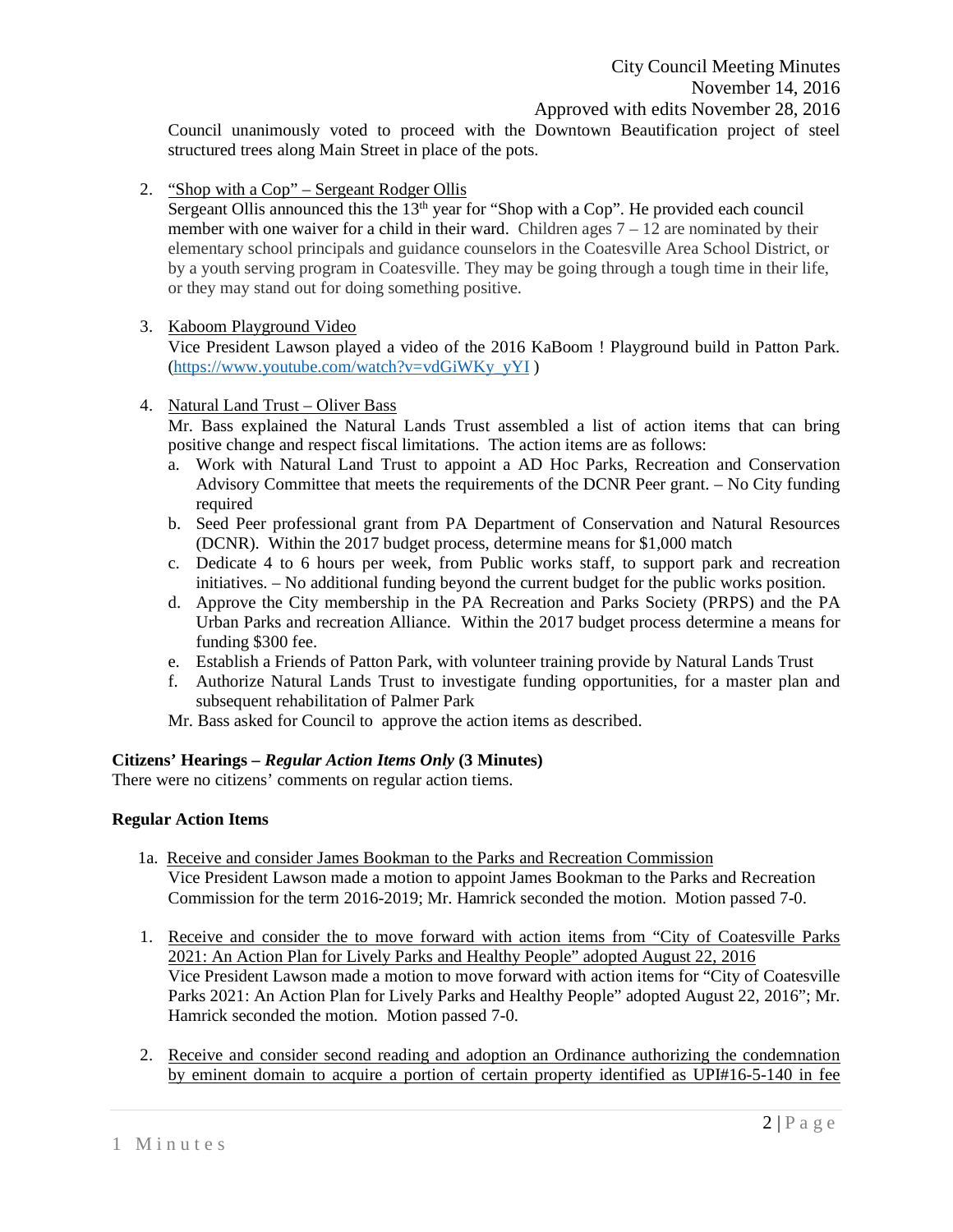simple to enable widening of the Right-Of-Way for certain road improvements along the East Lincoln Highway, all within the City of Coatesville

Mrs. Jones made a motion to approve second reading and adoption an Ordinance authorizing the condemnation by eminent domain to acquire a portion of certain property identified as UPI# 16- 5-140 in fee simple to enable widening of the Right of Way for certain road improvements along the East Lincoln Highway, all within the City of Coatesville; Mrs. Green seconded the motion. Motion passed 6-1. Mrs. Hunt was the dissenting vote.

- 3. Receive and consider a Resolution to participate in Christina Watersheds partnership Pilot Collaboration Project Mr. Simpson made a motion to approve a resolution to participate in Christine Watershed Partnership Pilot Collaboration Project; Mrs. Hunt seconded the motion. Motion passed 7-0.
- 4. Receive and consider a Resolution authorizing the City to participate in the Western Chester County Council of Governments Regional Emergency Management Group ("WCCREM) Mr. Hamrick provided an overview of the agreement regarding the formation for the Western Chester County Regional Emergency Management Group by the Western Chester County Council of Governments.

Vice President Lawson made a motion to authorize the City to participate in the Western Chester County Council of Governments Regional Emergency Management Group ("WCCREM); Mr. Hamrick seconded the motion. Motion passed 7-0.

5. Receive and consider a Resolution authorizing a representative from the City, City Manager, to sign the TE-160 agreement  $3<sup>rd</sup>$  Avenue and Lincoln Highway Improvements project Ms. Barkasi explained the requirements and the TE-160 agreements. The projects are approved and maintained by PennDot and paid by the City. Mrs. Green questioned why the engineer firm was providing the explanation and not the City Manager.

Included in motion for action item 6.

- 6. Receive and consider a Resolution authorizing a representative from the City, City Manager, to sign the TE-160 agreement Chestnut Street and Lincoln Highway Improvements project Vice President Lawson made a motion to approve resolutions authorizing a representative from the City, City Manager, to sign the TE-160 agreement 3rd Avenue and Lincoln Highway Improvements project and the TE-160 agreement Chestnut Street and Lincoln Highway Improvements project; Mr. Simpson seconded the motion. Motion passed 7-0.
- 7. Receive and consider conditional employment offers for part-time Police Officers
	- President Lavender-Norris announced the appointment of part-time patrol officers, the Civil Service Commission has provided us with the certified list of applicants who have successfully completed the oral and written exams for appointment. The Third Class City Code requires that the Chief of Police nominate a candidate from among the three highest ranked applicants on the eligibility list. These appointments are for the position of part-time Patrol Officer within the Coatesville Police Department. Any candidate who is eligible for veterans' preference under the Third Class City Code, appearing on the list of three candidates must be selected. Candidates appointed tonight by council will be conditionally appointed subject to successful completion of a background check, medical and psychological evaluation.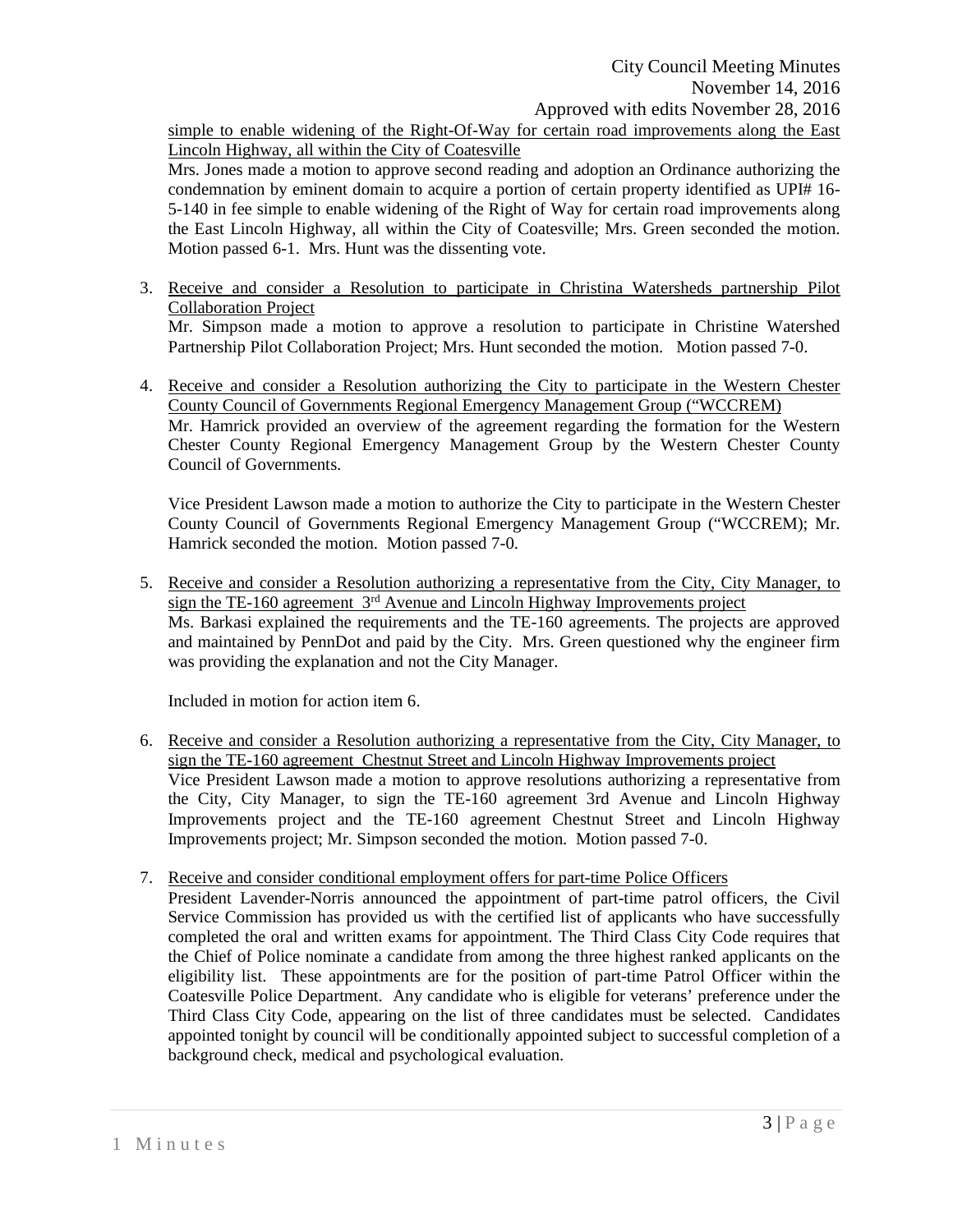The first list of three candidates for consideration by Council are ranked by score as follows: 1. Joseph A. Waldron 2. Stephen K. Syska 3. Peter Sandor. From this list, Chief Laufer has nominated Joseph A. Waldron for conditional appointment as a part-time Patrol Officer in the City Police Department.

Mr. Hamrick moved that Joseph A. Waldron be appointed as a part-time Patrol Officer in the City Police Department subject to successful completion of a background check, physical and psychological examination; Mrs. Green seconded the motion. The motion carries and Joseph A. Waldron is appointed as a Patrol Officer on a part-time basis, subject to successful completion of a background check, medical and psychological exam 7-0.

Mrs. Hunt moved that Stephen K. Syska be appointed as a part-time Patrol Officer in the City Police Department subject to successful completion of a background check, physical and psychological examination; Mr. Simpson seconded the motion. The motion carries and Stephen K. Syska is appointed as a Patrol Officer on a part-time basis, subject to successful completion of a background check, medical and psychological exam 7-0.

Mrs. Green moved that Peter Sandor be appointed as a part-time Patrol Officer in the City Police Department subject to successful completion of a background check, physical and psychological examination; Mr. Simpson seconded the motion. The motion carries and Peter Sandor is appointed as a Patrol Officer on a part-time basis, subject to successful completion of a background check, medical and psychological exam 7-0.

Mrs. Jones moved that Adam Zeiske be appointed as a part-time Patrol Officer in the City Police Department subject to successful completion of a background check, physical and psychological examination; Mrs. Green seconded the motion. The motion carries and Adam Zeiske is appointed as a Patrol Officer on a part-time basis, subject to successful completion of a background check, medical and psychological exam 7-0.

Chief Laufer thanked Council and explained the hiring of the part-time officers will not impact the budget. The hiring provides more options to fill shifts without overtime.

8. Receive and consider adoption of the 2017 preliminary budget

Mr. Brennan reviewed the 2017 Preliminary budget with the City Council. There is enough money in general fund to cover this year without taking the \$750,000 out of the Reserve Trust fund. The 2017 budget shows a withdrawal of \$1.75 million out of the Trust fund as one of the options. The City currently has \$5.49 million in the Trust Fund.

4 options were provided to cover the deficit as follows: 1)The deficit entirely covered by real estate tax increase of 8.562 or 62.2%; 2) reserve trust fund to fund 2017 capital projects in lieu of GF transfer to Capital Reserve Trust Fund. Remaining amount needed from increased RE tax  $=$ \$1,230,000, real estate tax millage increase of 5.742 or 41.7%; 3) \$750,000 from reserve trust fund to supplement GF budget. Remaining amount needed from increased RE tax  $= $1,100,000$ , real estate tax millage increase of 5.151 or 37.4%; \$0 the deficit is entirely covered by a transfer from Reserve Trust Fund.

Council asked for a comparison showing the savings of the Codes Department going to outsourcing and the Financial Firm in place of the Finance Director. We need to explain even though we are not taking out of the Trust Fund this year, we will be next year including the amount for 2016. The City is still going to have to take out the money just not this year. The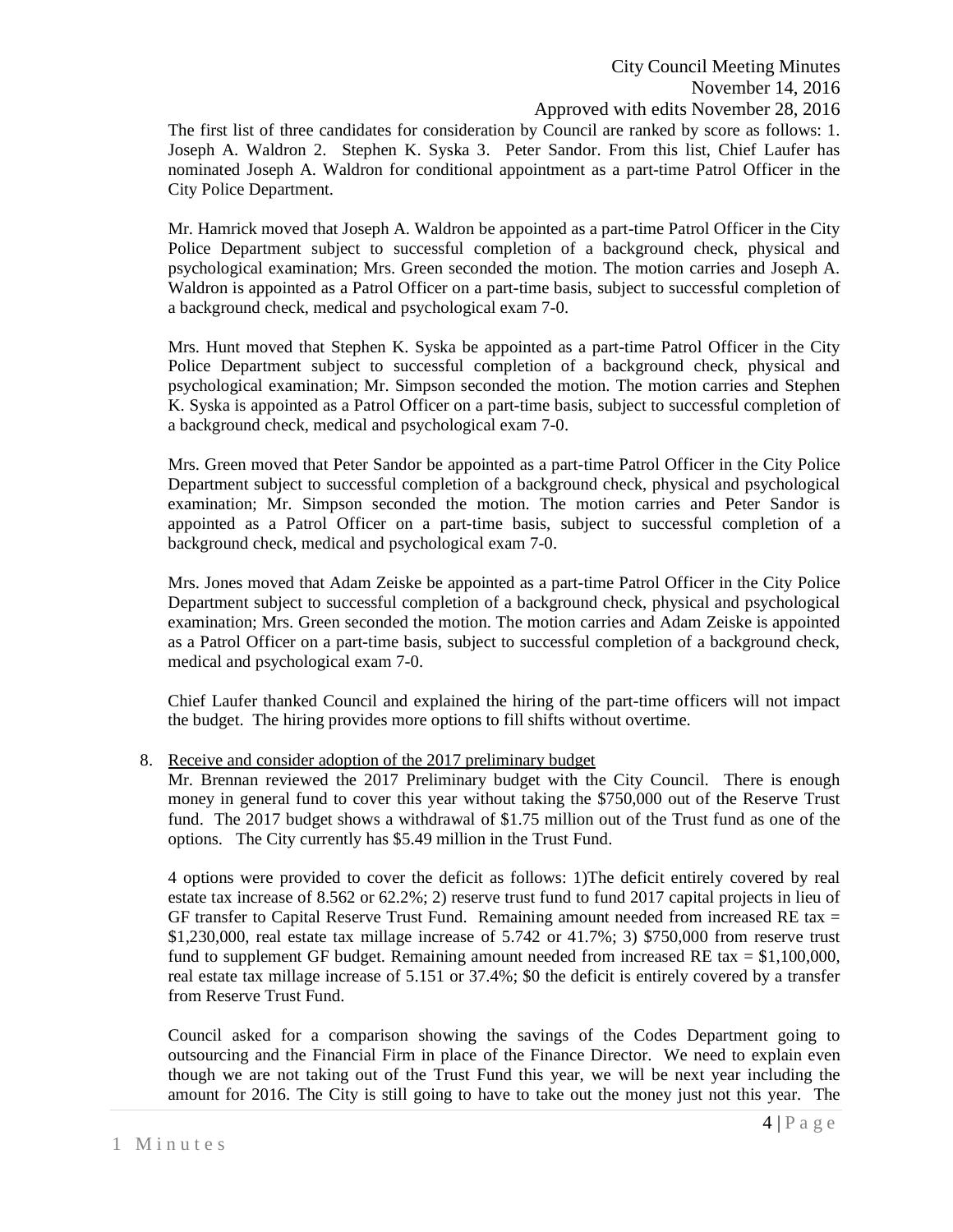residents will not be burdened with a tax increase. We want the resident to be able to stay residents.

Mr. Hamrick made a motion to approve the 2017 preliminary budget with option 4; Vice President Lawson seconded the motion. Motion passed 5-2. Mrs. Hunt and Mr. Simpson were the dissenting votes.

9. Receive and consider authorization to bid requesting prices for equipment and operators to support the Public Works department for infrastructure repairs for the City of Coatesville. This is not specific to one project; it is to perform work under the direction of Public Works Director where the work exceeds the capacity of availability of current city staff and equipment Council questioned the position of the unions and what issues are involved. Mr. Trio explained it would be in place to help the union employees in a case where the work exceeds their availability of current staff, equipment and achievability of the repair required.

Mr. Hamrick made a motion to authorize to bid requesting prices for equipment and operators to support the Public Works department for infrastructure repairs for the City of Coatesville. This is not specific to one project; it is to perform work under the direction of Public Works Director where the work exceeds the capacity of availability of current city staff and equipment; Vice President Lawson seconded the motion. Motion passed 6-1. Mrs. Green was the dissenting vote.

10. Receive and consider authorization to bid Materials: Requesting quotes for bituminous and stone materials.

Mr. Hamrick made a motion to authorize to bid materials; requesting quotes for bituminous and stone materials; Vice President Lawson seconded the motion. Motion passed 4-3. Mrs. Green, Mrs. Jones and President Lavender-Norris were the dissenting votes.

11. Receive and consider Snow Plowing and De-icing: Hourly rates for snow services, suggesting an annual retainer.

Mr. Hamrick made a motion to consider snow plowing and de-icing rates for snow services, suggesting an annual retainer; Vice President Lawson seconded the motion. Motion failed 2-5. President Lavender-Norris, Vice President Lawson, Mrs. Hunt, Mrs. Jones and Mrs. Green were the dissenting votes.

Vice President Lawson made a motion to consider snow plowing and de-icing rates for snow services, without an annual retainer; Mrs. Green seconded the motion. Motion failed 2-5. Mrs. Hunt, Mrs. Jones, Mrs. Green, Mr. Hamrick and Mr. Simpson were the dissenting votes.

#### **Discussion Item**

1. Boarded up properties

Due to the time, Council moved to discuss the boarded up properties at another meeting. Mr. Trio provided Council with a list of boarded up properties to review. Council stated all properties were not listed.

## **Solicitors Report**

The Solicitors report was not discussed.

#### **City Manager's Report**

The City Managers report was not discussed.